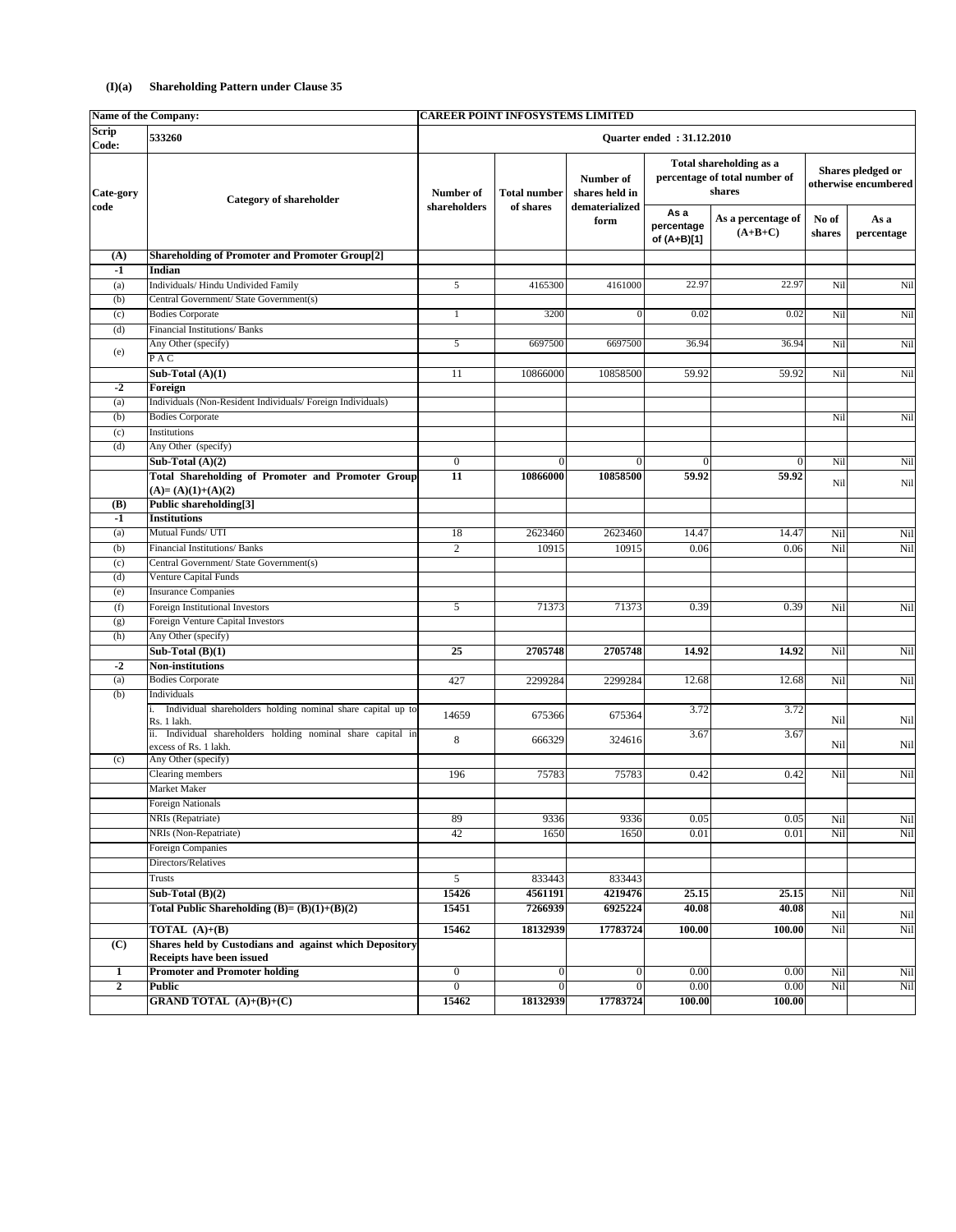| "Promoter and Promoter Group" |  |
|-------------------------------|--|
|-------------------------------|--|

|                |                                         |                     | <b>Total shares held</b>                 | Shares pledged or otherwise encumbered |                    |                                                                    |
|----------------|-----------------------------------------|---------------------|------------------------------------------|----------------------------------------|--------------------|--------------------------------------------------------------------|
| Sr. No.        | Name of the shareholder                 | Number of<br>shares | As a % of<br>grand toal<br>$(A)+(B)+(C)$ | Number of<br>shares                    | As a<br>percentage | As a % of<br>grand toal<br>$(A)+(B)+(C)$ of<br>sub-clause $(I)(a)$ |
|                | OM MAHESHWARI                           | 1386300             | 7.65                                     | $\boldsymbol{0}$                       | 0.00               | 0.00                                                               |
| $\overline{2}$ | <b>NAVAL MAHESHWARI</b>                 | 1385800             | 7.64                                     | $\bf{0}$                               | 0.00               | 0.00                                                               |
| 3              | PRAMOD MAHESHWARI                       | 1382900             | 7.63                                     | $\bf{0}$                               | 0.00               | 0.00                                                               |
| 4              | <b>SHILPA MAHESHWARI</b>                | 1339500             | 7.39                                     | $\bf{0}$                               | 0.00               | 0.00                                                               |
| 5              | REKHA MAHESHWARI                        | 1339500             | 7.39                                     | $\bf{0}$                               | 0.00               | 0.00                                                               |
| 6              | NEELIMA MAHESHWARI                      | 1339500             | 7.39                                     | $\bf{0}$                               | 0.00               | 0.00                                                               |
| 7              | <b>GULAB CHAND MAHESHWARI</b>           | 1339500             | 7.39                                     | $\bf{0}$                               | 0.00               | 0.00                                                               |
| 8              | <b>KAILASH BAI</b>                      | 1339500             | 7.39                                     | $\bf{0}$                               | 0.00               | 0.00                                                               |
| 9              | PRAMOD MAHESHWARI                       | 6000                | 0.03                                     | $\bf{0}$                               | 0.00               | 0.00                                                               |
| 10             | PRAMOD MAHESHWARI                       | 4300                | 0.02                                     | $\bf{0}$                               | 0.00               | 0.00                                                               |
| 11             | <b>SWASTIKA POLYOLEFINS PRIVATE LTD</b> | 3200                | 0.02                                     | $\bf{0}$                               | 0.00               | 0.00                                                               |
|                | <b>TOTAL</b>                            | 10866000            | 59.92                                    | $\bf{0}$                               | 0.00               | 0.00                                                               |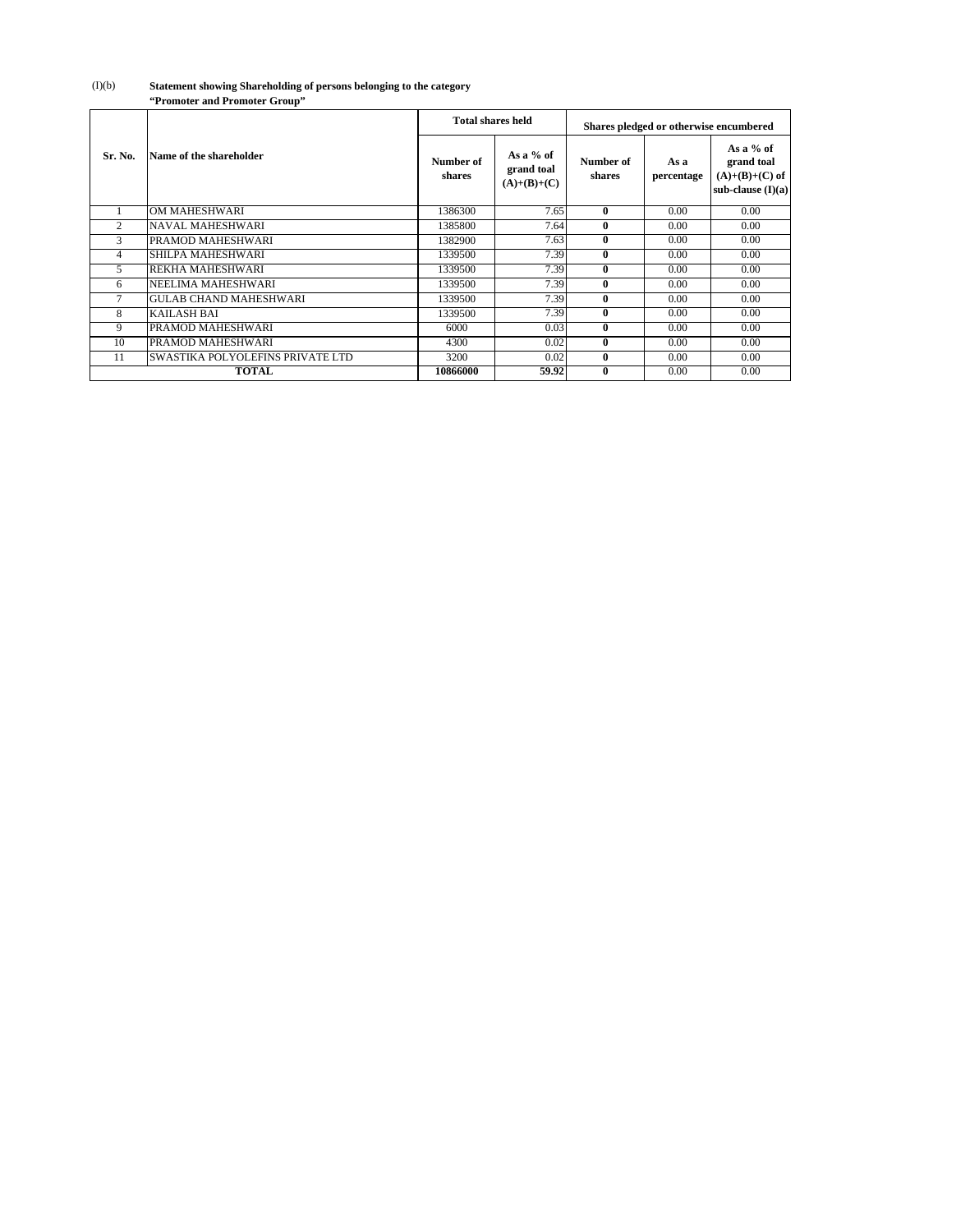| Sr. No.        | Name of the shareholder                                                                                    | Number of<br>shares | Shares as a percentage of total number of shares {i.e., Grand<br>Total $(A)+(B)+(C)$ indicated in Statement at para $(I)(a)$ above} |
|----------------|------------------------------------------------------------------------------------------------------------|---------------------|-------------------------------------------------------------------------------------------------------------------------------------|
|                | <b>FRANKLIN</b><br><b>EQUITY</b><br><b>TEMPLETON</b><br><b>PRIVATE</b><br><b>STRATEGY A/C PMS</b>          | 2011264             | 11.09                                                                                                                               |
| $\overline{2}$ | <b>VOLRADO VENTURE PARTNERS</b>                                                                            | 831960              | 4.59                                                                                                                                |
| 3              | HDFC TRUSTEE<br>COMPANY<br>LIMITED<br><b>HDFC</b><br><b>PRUDENCE FUND</b>                                  | 700879              | 3.87                                                                                                                                |
| $\overline{4}$ | <b>LTD</b><br>A/C<br>RELIANCE CAPITAL<br><b>TRUSTEE</b><br>CO.<br><b>RELIANCEEQUITY OPPORTUNITIES FUND</b> | 595950              | 3.29                                                                                                                                |
| 5              | HDFC TRUSTEE COMPANY LTD HDFC MF MONTHLY<br><b>INCOME PLAN LONG TERM PLAN</b>                              | 387933              | 2.14                                                                                                                                |
| 6              | NADATHUR SRINIVASA RAGHVAN                                                                                 | 341713              | 1.88                                                                                                                                |
|                | <b>RELIANCE</b><br>CAPITAL<br><b>TRUSTEE</b><br>LTD-A/C<br>CO.<br><b>RELIANCESMALL CAP FUND</b>            | 224421              | 1.24                                                                                                                                |
|                | <b>TOTAL</b>                                                                                               | 5094120             | 28.09                                                                                                                               |

(I)(c) **Statement showing Shareholding of persons belonging to the category "Public" and holding more than 1% of the total number of shares**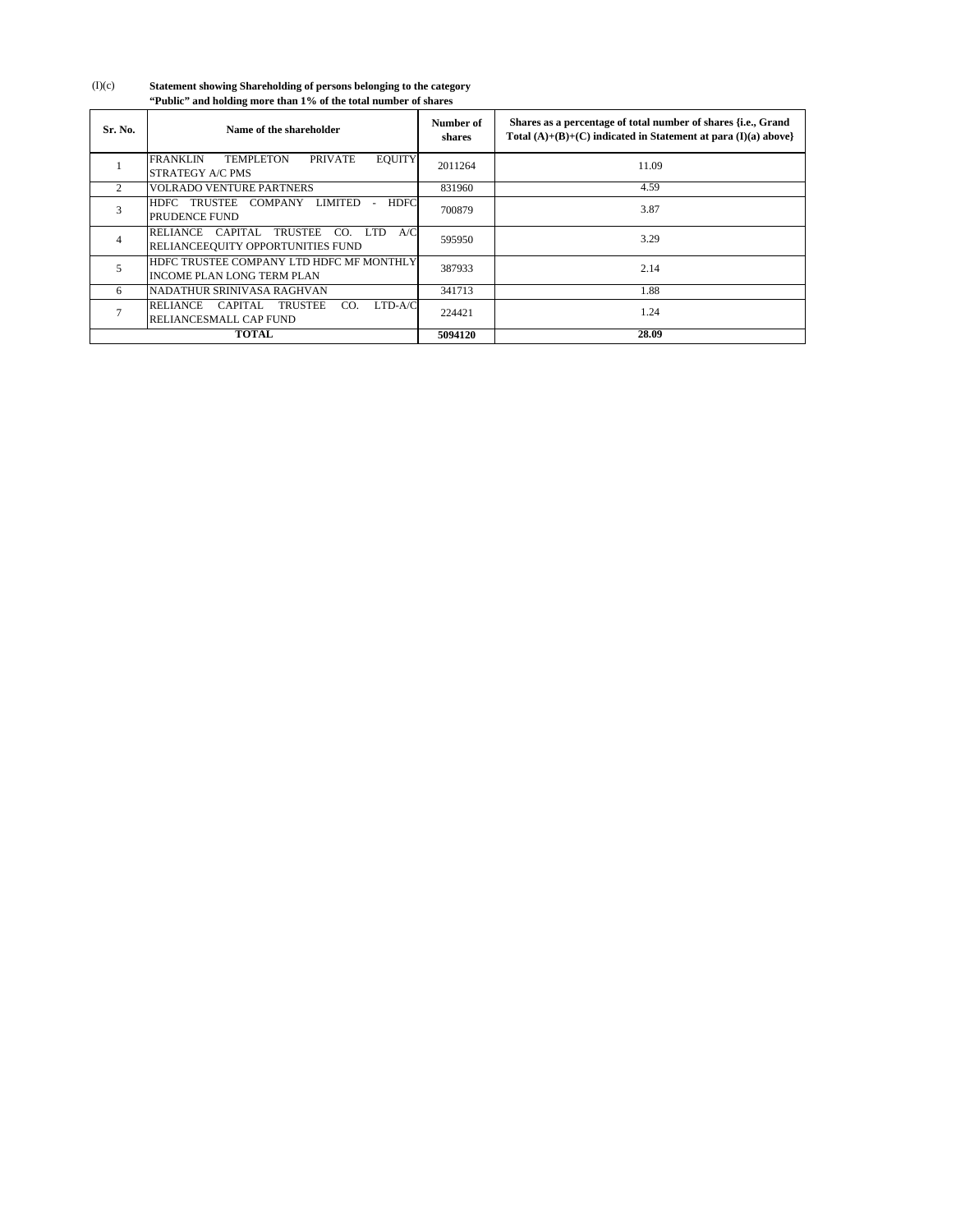## (I)(d) **Statement showing details of locked-in shares**

| Sr. No.         | Name of the shareholder                                        |                                                   | Number of<br>shares | Locked-in shares as a percentage of total number<br>of shares {i.e., Grand Total $(A)+(B)+(C)$ indicated<br>in Statement at para (I)(a) above} |
|-----------------|----------------------------------------------------------------|---------------------------------------------------|---------------------|------------------------------------------------------------------------------------------------------------------------------------------------|
| $\mathbf{1}$    | FRANKLIN TEMPLETON PRIVATE EQUITY<br><b>STRATEGY - A/C PMS</b> | <b>OTHER</b><br><b>BODIES</b><br><b>CORPORATE</b> | 2011264             | 11.09                                                                                                                                          |
| $\overline{2}$  | <b>GULAB CHAND MAHESHWARI</b>                                  | <b>RELATIVES</b><br>OF DIRECTOR                   | 1339500             | 7.39                                                                                                                                           |
| 3               | <b>KAILASH BAI</b>                                             | <b>RELATIVES</b><br>OF DIRECTOR                   | 1339500             | 7.39                                                                                                                                           |
| $\overline{4}$  | NADATHUR SRINIVASA RAGHVAN                                     | <b>PUBLIC</b>                                     | 341713              | 1.88                                                                                                                                           |
| $\overline{5}$  | NAVAL MAHESHWARI                                               | <b>PROMOTERS</b>                                  | 1385800             | 7.64                                                                                                                                           |
| 6               | NEELIMA MAHESHWARI                                             | <b>RELATIVES</b><br>OF DIRECTOR                   | 1339500             | 7.39                                                                                                                                           |
| $\tau$          | <b>OM MAHESHWARI</b>                                           | <b>PROMOTERS</b>                                  | 1386300             | 7.65                                                                                                                                           |
| $\overline{8}$  | PRAMOD MAHESHWARI                                              | <b>PROMOTERS</b>                                  | 1388900             | 7.66                                                                                                                                           |
| $\overline{9}$  | PRAMOD MAHESHWARI                                              | <b>PROMOTERS</b>                                  | 4300                | 0.02                                                                                                                                           |
| $\overline{10}$ | PRAYAS SINGHI                                                  | <b>PUBLIC</b>                                     | 100110              | 0.55                                                                                                                                           |
| 11              | <b>REKHA MAHESHWARI</b>                                        | <b>RELATIVES</b><br>OF DIRECTOR                   | 1339500             | 7.39                                                                                                                                           |
| 12              | SHILPA MAHESHWARI                                              | <b>RELATIVES</b><br>OF DIRECTOR                   | 1339500             | 7.39                                                                                                                                           |
| 13              | SWASTIKA POLYOLEFINS PRIVATE LIMITED                           | <b>CORPORATE</b><br><b>BODIES</b>                 | 3200                | 0.02                                                                                                                                           |
| 14              | <b>VIKAS SINGHI</b>                                            | <b>PUBLIC</b>                                     | 100110              | 0.55                                                                                                                                           |
|                 | <b>TOTAL</b>                                                   |                                                   | 13419197            | 74.00                                                                                                                                          |